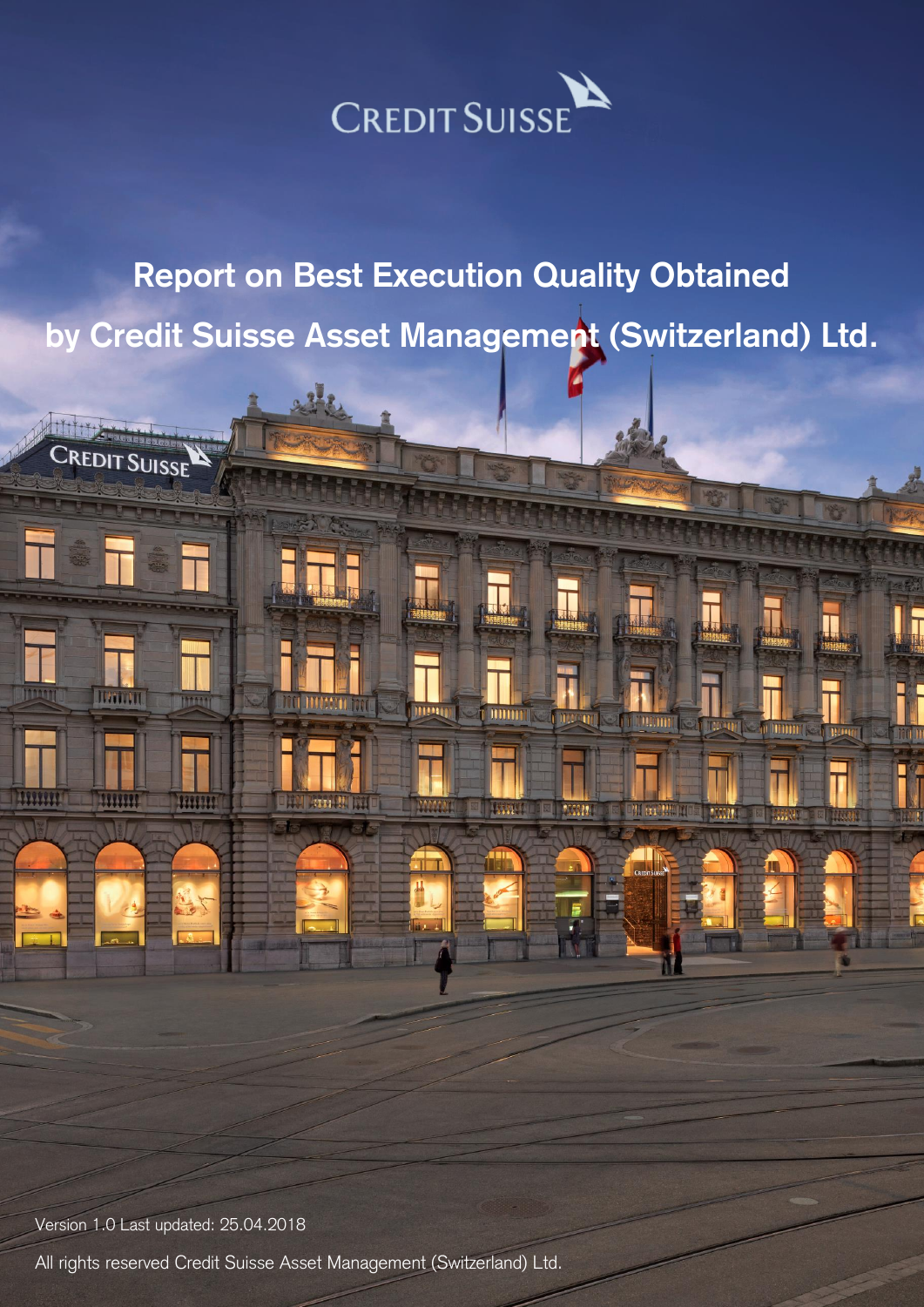# **Table of Contents**

| 1.   |                                                                                                                                                                                                                                                                                  |  |  |  |
|------|----------------------------------------------------------------------------------------------------------------------------------------------------------------------------------------------------------------------------------------------------------------------------------|--|--|--|
| 1.a. | Explanation of the relative importance the firm gave to the execution factors of price, costs,<br>speed, likelihood of execution or any other consideration including qualitative factors when                                                                                   |  |  |  |
|      | 1.b. Description of any close links, conflicts of interests, and common ownerships with respect to                                                                                                                                                                               |  |  |  |
| 1.c. | Description of any specific arrangements with any Execution Venues regarding payments                                                                                                                                                                                            |  |  |  |
|      | 1.d. Explanation of the factors that led to a change in the list of Execution Venues listed in the                                                                                                                                                                               |  |  |  |
|      | 1.e. Explanation of how order execution differs according to client categorisation, where the firm<br>treats such category of client differently and where it may affect order execution                                                                                         |  |  |  |
| 1.f. | Explanation of when other criteria were given precedence over immediate price and cost<br>when executing retail client orders and how these other criteria were instrumental in delivering<br>the best possible result in terms of the total consideration to the client 7       |  |  |  |
| 1.g. | Explanation of how the investment firm has used any data or tools relating to the quality of<br>execution including any data published under 27(10)(a) of Directive 2014/65/EU (execution                                                                                        |  |  |  |
| 1.h. | Explanation of how the investment firm has used, if applicable, output of a consolidated tape<br>provider established under Article 65 of Directive 2014/65/EU which will allow for the<br>development of enhanced measures of execution quality or any other algorithms used to |  |  |  |
| 2.   |                                                                                                                                                                                                                                                                                  |  |  |  |
|      |                                                                                                                                                                                                                                                                                  |  |  |  |
|      |                                                                                                                                                                                                                                                                                  |  |  |  |
|      |                                                                                                                                                                                                                                                                                  |  |  |  |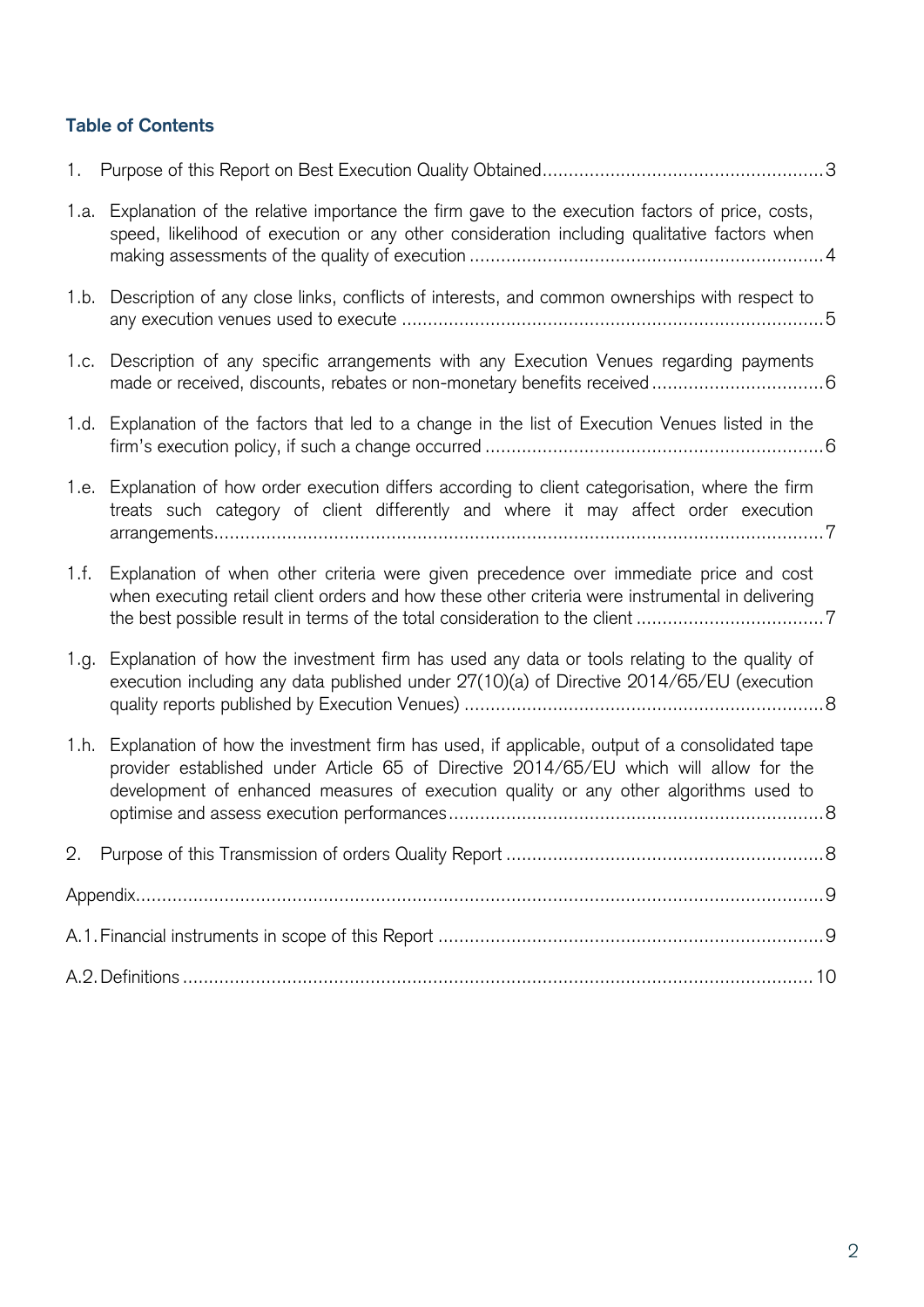# <span id="page-2-0"></span>**1. Purpose of this Report on Best Execution Quality Obtained**

This Report on Best Execution Quality Obtained (hereafter as "Report") describes the approach of Credit Suisse Asset Management (Switzerland) Ltd. (hereafter as "CSAM", "we", or "us") in identifying and evaluating the Execution Quality obtained based on the arrangements been setup when seeking to achieve Best Execution of order execution on behalf of client portfolios.

This Report is linked to the Statement on Best Execution Principles of Credit Suisse Asset Management (Switzerland) Ltd. (hereafter "Statement"; available on the CSAM website<sup>1</sup>). Both, this Report and the Statement, highlight the CSAM approach to validating Best Execution Quality. Both publications follow the recent developments and disclosure requirements of relevant law by applying the standards of the Markets in Financial Instruments Directive 2014/65/EU (hereafter "MiFID II"). More specifically, this (asset class specific) Report on Execution Quality Obtained refers to the obligations set out in art. 27.6 of MiFID II and art. 3 of Commission Delegated Regulation (EU) 2017/576 ("RTS 28").

This Report is intended to cover the period from 01/01/2017 to 31/12/2017. As outlined in ESMA's Q&A on MiFID II and MiFIR investor protection topics, certain aspects of the RTS 28 requirements are tied to new provisions from MiFID II or MiFIR. Given that CSAM is not a firm directly subject to MiFID II provisions, it is not directly obliged to comply with the Best Execution requirements, but endeavors to do so in order to provide the best service to its clients. Thus, this Report may not include some of the detail required by RTS 28 for the information obtained before MiFID II entered into force. Where this is the case, some of the arrangements described may reflect adjustments made by CSAM in preparation for and in the context of MiFID II.

For clients serviced by Credit Suisse legal entities other than CSAM, please note that there might be separate Best Execution Statements and Reports which describe the Best Execution Quality obtained of those legal entities. Please contact your relationship manager for further information.

This Report makes reference to the quality of execution obtained with regards to all asset classes referenced in the Appendix of RTS 28. For simplicity reasons, the asset classes have been bundled into the following groups within this Report:

- **Equity** (shares), **equity-like instruments** (listed preferred shares, participations, rights), **exchange traded funds** (ETFs), **exchange traded notes** (ETNs), **listed structured products and exchange traded derivatives** (ETDs);
- **Fixed Income** (excluding ETNs);

 $\overline{a}$ 

**OTC Derivatives** (incl. forwards, swaps and options on FX, equity, interest, commodity, and other underlying assets) **including Foreign Exchange** (FX), **Precious Metals** (PM), **Contract for Differences** (CFDs) and **non-listed structured products** (various underlying assets).

Throughout this Report a general remark will be given in light of the Execution Quality obtained across all asset classes. Where a different quality of execution is obtained for a specific asset class, this will be highlighted explicitly to ensure that the quality assessment is applied and disclosed with regard to the relevant asset class.

<sup>1</sup> <https://www.credit-suisse.com/ch/de/asset-management/regulatory/best-execution.html>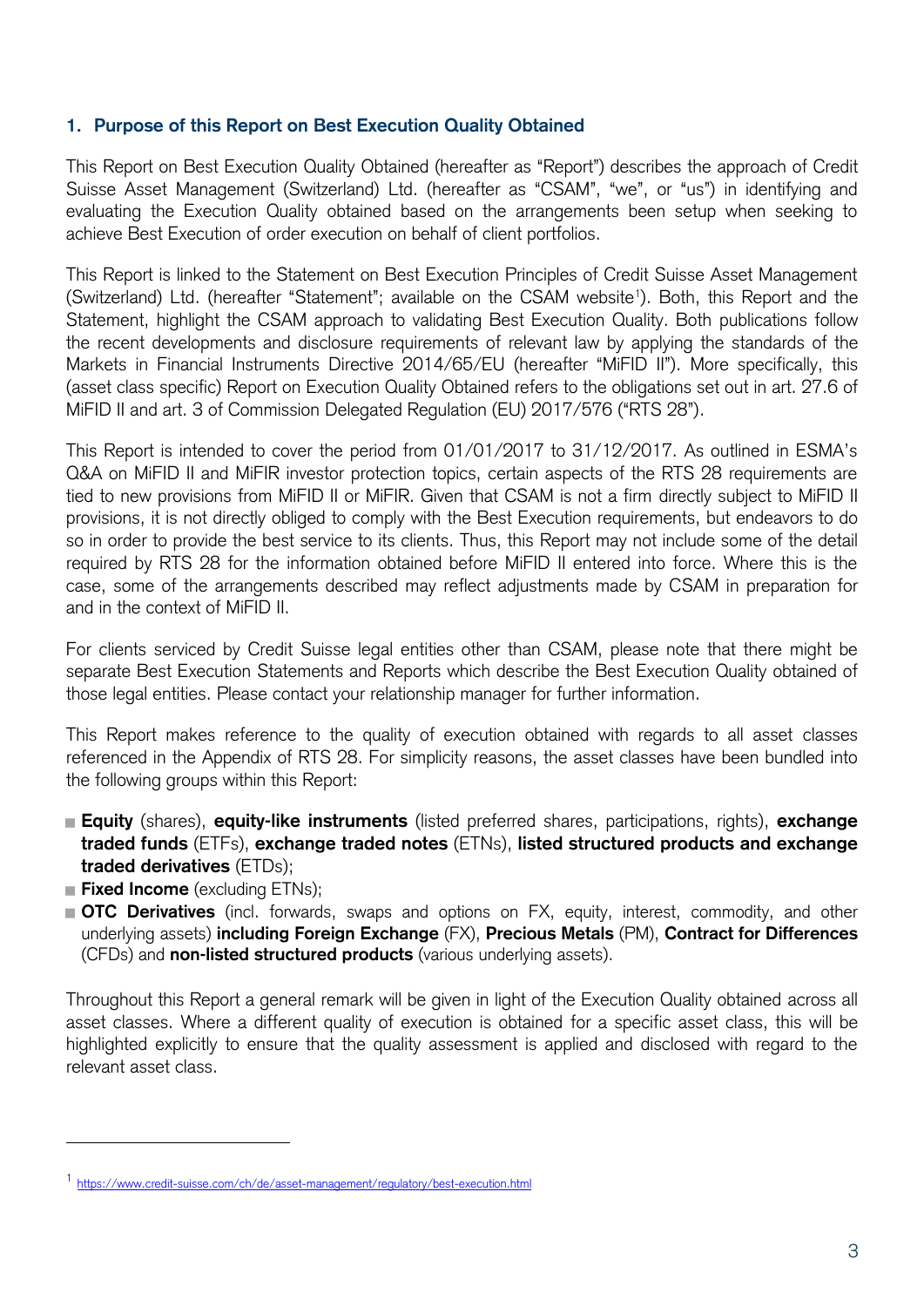Please also note that CSAM provides both the service of execution as well as transmission of orders. This Section [1](#page-2-0) deals with the quality of execution, whereas Section [2](#page-7-2) deals with the quality of transmission of orders.

#### <span id="page-3-0"></span>**1.a. Explanation of the relative importance the firm gave to the execution factors of price, costs, speed, likelihood of execution or any other consideration including qualitative factors when making assessments of the quality of execution**

#### **General**

To determine the relative importance of these factors for various order types, CSAM will take into account the following criteria:

■ The client including the categorization of the client as Retail or Professional;

- The order characteristics (such as the size of the transaction in relation to the market liquidity);
- The financial instruments that are subject to the order;
- The Execution Venues to which the order can be directed to or which are used for execution.

In carrying out its duty of Best Execution, CSAM generally considers the price of a financial instrument and the costs of the transaction as the most relevant execution factors ("Total Consideration") to generally obtain the best result across all financial instruments and client types covered by the CSAM Best Execution Statement.

CSAM has considered further execution factors if they are instrumental in delivering the best result for specific portfolio strategies or under certain market conditions. In such circumstances, CSAM has deviated from the focus on price and costs and give a higher relative importance to other execution factors such as order size, speed or likelihood of execution.

Having set price and costs as a primary execution factor, CSAM has also established a monitoring framework focusing especially on Total Consideration of execution to evaluate the Execution Quality obtained.

In case of trading in OTC derivatives, in order to check the fairness of the price proposed by our trading counterparties, CSAM portfolio managers involved in dealing with OTC financial instruments evaluate the fairness of the price by comparing the offer with benchmarks such as available market data and internal valuation models.

In case of trading in listed instruments, CSAM reviews the Execution Quality of Execution Venues based on established Benchmarks and Thresholds for orders executed on behalf of client portfolios.

# **Asset Class specific updates**

No additional/asset class specific quality of execution obtained in the period covered by this Report (01/01/2017 to 31/12/2017). Hence, the answer provided in the general section above is valid across all asset classes executed by CSAM.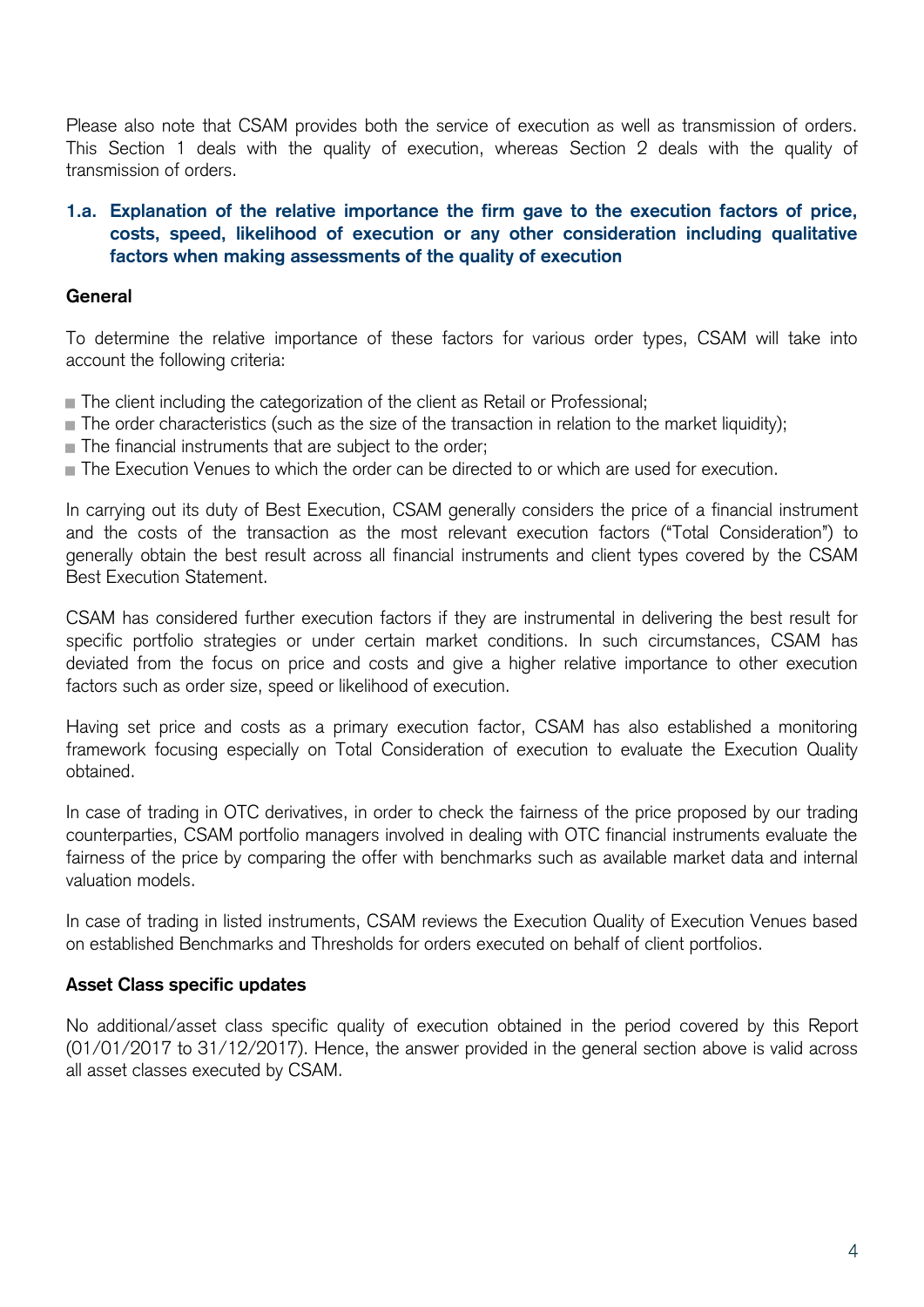#### <span id="page-4-0"></span>**1.b. Description of any close links, conflicts of interests, and common ownerships with respect to any execution venues used to execute**

#### **General**

In meeting our obligation to obtain the best possible result when executing orders on behalf of client portfolios, CSAM places significant reliance on Credit Suisse International Trading Solutions (hereafter "CS ITS"; Best Execution Statement available on the Credit Suisse website<sup>2</sup>) to provide the best result for all types of asset classes listed in the Appendix when executing orders on exchange or over-the-counter ("OTC"). CS ITS offers a unique speed and likelihood of execution which is especially relevant for the execution of orders in illiquid instruments and orders large in size.

CSAM is not required to use the service of CS ITS in every occasion and, where appropriate and in the best interest of our clients, we will execute orders with third party Execution Venues, in order to obtain the best possible result on a consistent basis. The Execution Venues which CSAM significantly relies upon are as following and have been assessed by CSAM in line with our pre-trade due diligence procedures:

|                                                                                                                                              | Equities and Traded<br><b>ETF</b> | <b>Exchange</b><br><b>Derivatives</b> | <b>Debt</b><br>instruments | <b>OTC</b><br><b>Derivatives</b> | <b>Structured</b><br>finance<br>instruments |  |
|----------------------------------------------------------------------------------------------------------------------------------------------|-----------------------------------|---------------------------------------|----------------------------|----------------------------------|---------------------------------------------|--|
| <b>Affiliated Brokers and Counterparties<sup>3</sup>:</b>                                                                                    |                                   |                                       |                            |                                  |                                             |  |
| Credit Suisse International Trading Services<br>Credit Suisse (Switzerland) Ltd.<br>Credit Suisse AG<br>Credit Suisse Securities Europe Ltd. |                                   |                                       |                            |                                  |                                             |  |
| Third Party Brokers and Counterparties <sup>4</sup> :                                                                                        |                                   |                                       |                            |                                  |                                             |  |
| Citigroup Global Markets Limited                                                                                                             |                                   |                                       |                            | ✓                                |                                             |  |
| Goldman Sachs International                                                                                                                  |                                   |                                       |                            |                                  |                                             |  |
| <b>Trading Venues:</b>                                                                                                                       |                                   |                                       |                            |                                  |                                             |  |
| Bloomberg Multilateral Trading Facility                                                                                                      |                                   |                                       |                            |                                  |                                             |  |
| Thomson Reuters Multilateral Trading Facility                                                                                                |                                   |                                       |                            |                                  |                                             |  |

CSAM undertakes periodic, and if required ad-hoc, reviews to determine that all affiliated or non-affiliated Execution Venues used are able to provide the appropriate level of execution quality and service. Furthermore, on a periodic basis, and if required ad-hoc, CSAM monitors affiliated and non-affiliated executions in order to ensure that execution is delivered in the best interest of the client.

CSAM is a subsidiary of Credit Suisse Group AG. Credit Suisse Group AG has a number of accesses to other Execution Venues. CSAM may use this network to execute orders or route orders in case of transmission of orders.

l

<sup>2</sup> [www.credit-suisse.com/mifid](http://www.credit-suisse.com/mifid)

 $^3$  Broker selection follows a similar approach to Execution Venue selection and therefore already reflected here.

 $^4$  Broker selection follows a similar approach to Execution Venue selection and therefore already reflected here.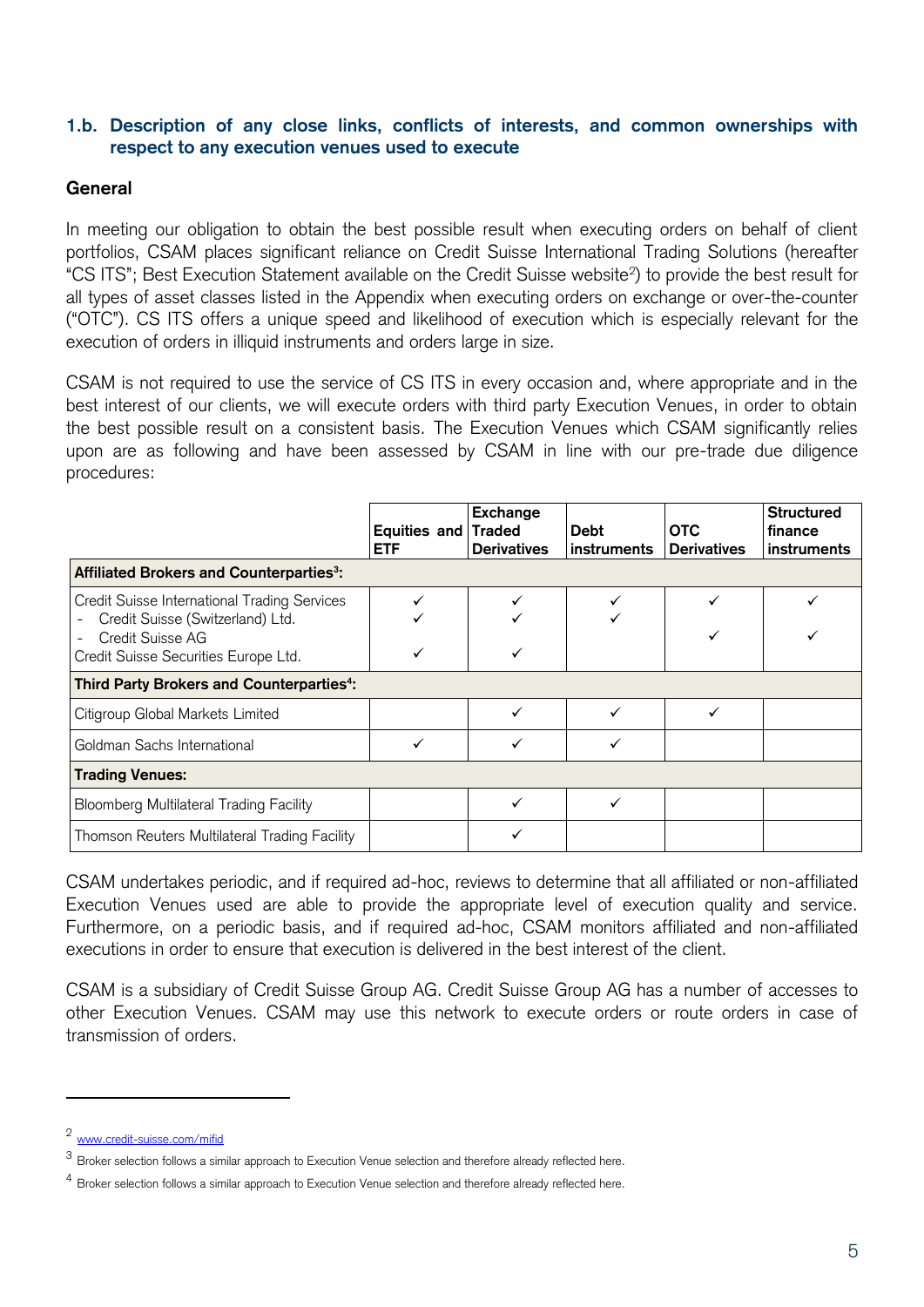## **Asset Class specific updates**

No additional/asset class specific quality of execution obtained in the period covered by this Report (01/01/2017 to 31/12/2017). Hence, the answer provided in the general section is valid across all asset classes executed by CSAM.

#### <span id="page-5-0"></span>**1.c. Description of any specific arrangements with any Execution Venues regarding payments made or received, discounts, rebates or non-monetary benefits received**

#### **General**

CSAM adheres to the rules regarding what type of fees can be paid to or received from any Execution Venue involved in the execution of a client order. As such, CSAM does not receive any inducements from Execution Venues which are directly linked to the trades allocated to that specific Execution Venue. Further information is available on request, please contact your Relationship Manager.

In case of new issues, CSAM may, however, receive an incentive from the issuer. Where such payments are received they will be fully passed on to client portfolios in proportion to each portfolio's successful allocation amount.

CSAM periodically assesses Execution Venues as described in our Best Execution Statement to select them for execution of orders of client portfolios. At-trade, the selection of such Execution Venues is undertaken by personnel who are not incentivized by any payments from Execution Venues made or received, discounts, rebates or non-monetary benefits. Policy governing giving and receiving gifts and entertainment designed to mitigate conflicts of interest risk is strictly applied.

#### **Asset Class specific updates**

No additional/asset class specific quality of execution obtained in the period covered by this Report (01/01/2017 to 31/12/2017). Hence, the answer provided in the general section is valid across all asset classes executed by CSAM.

## <span id="page-5-1"></span>**1.d. Explanation of the factors that led to a change in the list of Execution Venues listed in the firm's execution policy, if such a change occurred**

#### **General**

During the reference period, the list of Execution Venues, on which CSAM places significant reliance on (see also Section [1.b](#page-4-0) of this Report) has been reviewed and remained unchanged.

Besides the list of Execution Venues CSAM puts a core focus on (see Section [1.b](#page-4-0) ), additional Execution Venues were added or removed from a broader CSAM Execution Venue and Broker shortlist based on the different factors taking into consideration to provide our clients with overarching Best Execution. See Section 8 of the CSAM Best Execution Statement for further information.

#### **Asset Class specific updates**

No additional/asset class specific quality of execution obtained in the period covered by this Report (01/01/2017 to 31/12/2017). Hence, the answer provided in the general section is valid across all asset classes executed by CSAM.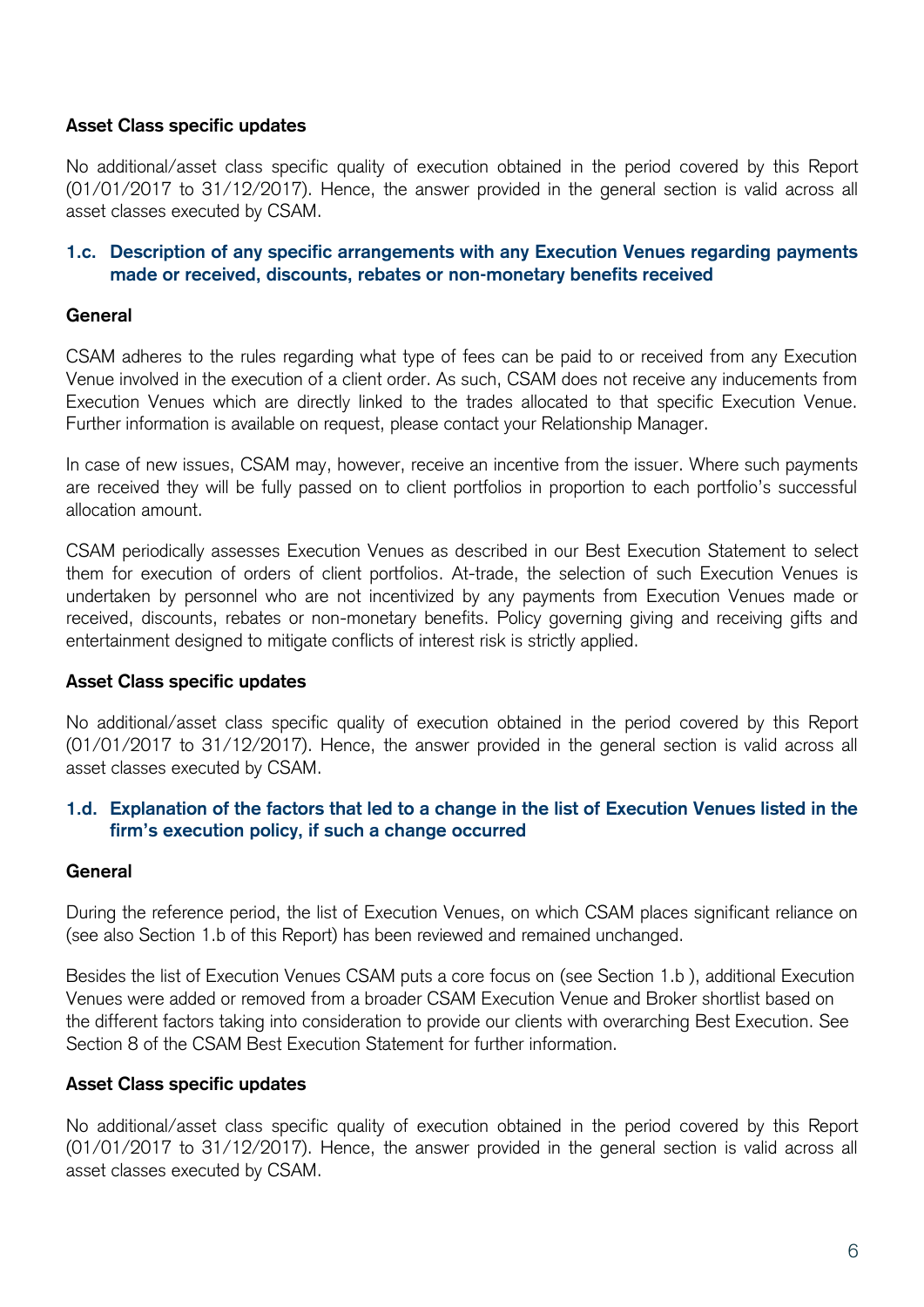#### <span id="page-6-0"></span>**1.e. Explanation of how order execution differs according to client categorisation, where the firm treats such category of client differently and where it may affect order execution arrangements**

### **General**

Clients appoint CSAM as investment manager of their portfolios and place a legitimate reliance on CSAM to apply Best Execution. Therefore, the obligation to provide Best Execution applies to all types of orders, executed directly by CSAM, on behalf of a client portfolio. As such, CSAM applies the same Best Execution framework and standards for all types of clients (i.e. no separate Best Execution rules are applied for Retail Clients, Professional Clients or Eligible Counterparties).

In addition, CSAM applies Best Execution irrespective of whether the client relationship has been established by CSAM directly, or whether CSAM acts as appointed investment manager for clients of Credit Suisse (Switzerland) Ltd., Credit Suisse AG or any other Credit Suisse legal entity.

The Best Execution requirements apply to all order placements for financial instruments as listed in Appendix [A.1.](#page-8-1) More information on the applicability of Best Execution obligations can be found in CSAM's Statement, in particular its section 3 and 4.

## **Asset Class specific updates**

No additional/asset class specific quality of execution obtained in the period covered by this Report (01/01/2017 to 31/12/2017). Hence, the answer provided in the general section is valid across all asset classes executed by CSAM.

<span id="page-6-1"></span>**1.f. Explanation of when other criteria were given precedence over immediate price and cost when executing retail client orders and how these other criteria were instrumental in delivering the best possible result in terms of the total consideration to the client** 

#### **General**

In carrying out its duty of Best Execution, CSAM generally considers the Total Consideration (as defined above) as the most relevant execution factor to generally obtain the best result across all financial instruments and client types covered by the CSAM Best Execution Statement.

CSAM may consider further execution factors if they are instrumental in delivering the best result for specific portfolio strategies or under certain market conditions. In such circumstances, CSAM may deviate from the focus on price and costs and give a higher relative importance to other execution factors such as order size, speed or likelihood of execution.

More details available in the Statement.

#### **Asset Class specific updates**

No additional/asset class specific quality of execution obtained in the period covered by this Report (01/01/2017 to 31/12/2017). Hence, the answer provided in the general sections is valid across all asset classes executed by CSAM.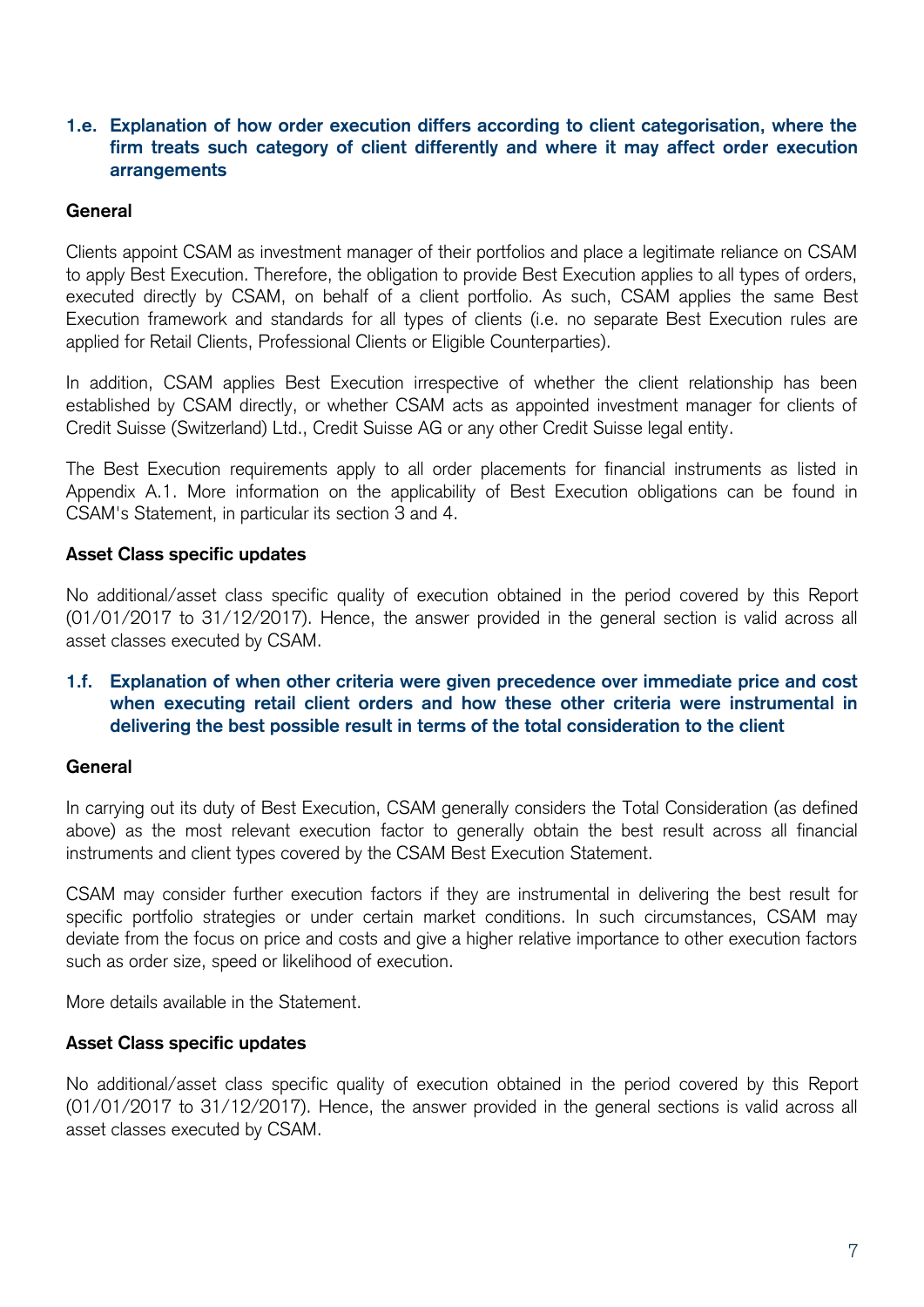<span id="page-7-0"></span>**1.g. Explanation of how the investment firm has used any data or tools relating to the quality of execution including any data published under 27(10)(a) of Directive 2014/65/EU (execution quality reports published by Execution Venues)**

NOT relevant for 2017 reports

<span id="page-7-1"></span>**1.h. Explanation of how the investment firm has used, if applicable, output of a consolidated tape provider established under Article 65 of Directive 2014/65/EU which will allow for the development of enhanced measures of execution quality or any other algorithms used to optimise and assess execution performances** 

NOT relevant for 2017 reports

#### <span id="page-7-2"></span>**2. Purpose of this Transmission of orders Quality Report**

This section is intended to describe the approach of CSAM in identifying and evaluating the Execution Quality obtained based on the arrangements been setup when seeking to achieve Best Execution of order transmission on behalf of client portfolios.

The findings are in line with the information provided in Section [1](#page-2-0) of this Report. Therefore, all information disclosed in Section [1](#page-2-0) apply accordingly to the transmission of orders Best Execution quality assessment and references to the Execution Venues must be read as references to Brokers.

With regard to Section [1](#page-2-0) questions [1.b](#page-4-0) please note, however, that CS ITS can and in most cases will be used as Broker. Information regarding CS ITS provided above apply accordingly for CS ITS used as Broker.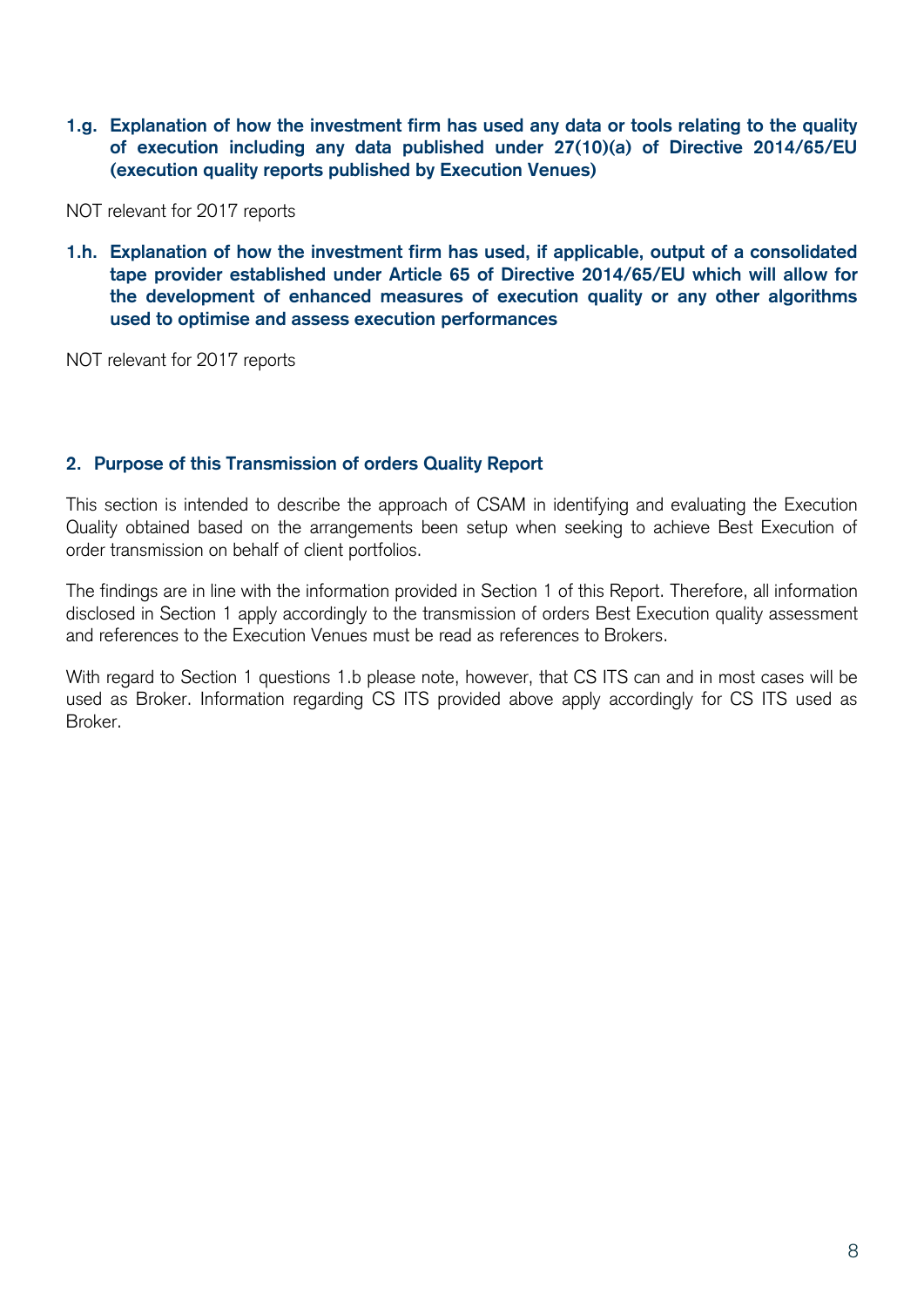# **Appendix**

<span id="page-8-0"></span>This Appendix to the overarching CSAM Best Execution Quality Report provides an overview of financial instruments in scope of the CSAM Best Execution Statement and further contains definitions of key terms used throughout the document.

# <span id="page-8-1"></span>**A.1. Financial instruments in scope of this Report**

- $\blacksquare$  Transferable securities:
- Money-market instruments<sup>5</sup>;
- Units in collective investment undertakings;
- Options, futures, swaps, forward rate agreements and any other derivative contracts relating to securities, currencies, interest rates or yields, or other derivatives instruments, financial indices or financial measures which may be settled physically or in cash;
- Options, futures, swaps, forward rate agreements and any other derivative contracts relating to commodities that must be settled in cash or may be settled in cash at the option of one of the parties (otherwise than by reason of a default or other termination event);
- Options, futures, swaps, and any other derivative contract relating to commodities that can be physically settled, provided that they are traded on a Regulated Market and/or a MTF;
- Options, futures, swaps, forwards and any other derivative contracts relating to commodities, that can be physically settled not otherwise mentioned above and not being for commercial purposes, which have the characteristics of other derivative Financial Instruments, having regard to whether, inter alia, they are cleared and settled through recognized. clearing houses or are subject to regular margin calls;
- $\blacksquare$  Derivative instruments for the transfer of credit risk;
- Financial contracts for differences:

 $\overline{a}$ 

Options, futures, swaps, forward rate agreements and any other derivative contracts relating to climatic variables, freight rates, emission allowances or inflation rates or other official economic statistics that must be settled in cash or may be settled in cash at the option of one of the parties (otherwise than by reason of a default or other termination event), as well as any other derivative contracts relating to assets, rights, obligations, indices and measures not otherwise mentioned in this Section, which have the characteristics of other derivative Financial Instruments, having regard to whether, inter alia, they are traded on a Regulated Market or an MTF, are cleared and settled through recognized clearing houses or are subject to regular margin calls.

 $^5$  Excluding Money Market instruments that meet the definition of spot contract according to Article 10 (2) of the Commission Delegated Regulation (EU). 2017/565 supplementing Directive 2014/65/EU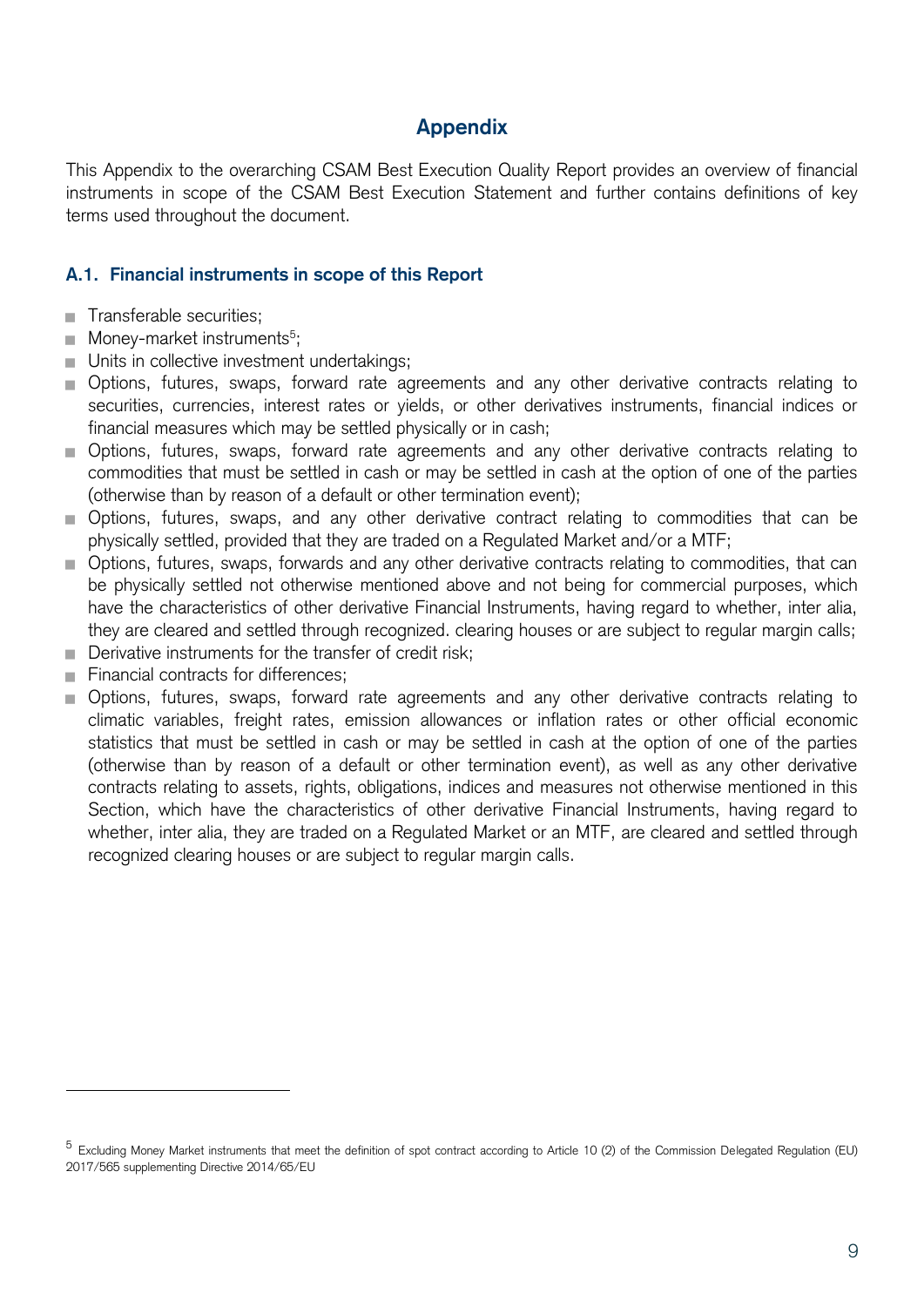# <span id="page-9-0"></span>**A.2. Definitions**

| <b>Broker</b>                                                                | A Broker is a street-side counterparty or affiliated provider through which<br>CSAM transmits orders on behalf of client portfolios for execution.                                                                                                                                                                                                                                                                                                                                                                                                                                                                           |
|------------------------------------------------------------------------------|------------------------------------------------------------------------------------------------------------------------------------------------------------------------------------------------------------------------------------------------------------------------------------------------------------------------------------------------------------------------------------------------------------------------------------------------------------------------------------------------------------------------------------------------------------------------------------------------------------------------------|
| <b>Credit Suisse</b><br><b>International Trading</b><br>Solutions ("CS ITS") | CS ITS is a network and joint venture consisting of several Credit Suisse legal<br>entities providing transmission and execution services to various Credit Suisse<br>entities and as such also to CSAM.                                                                                                                                                                                                                                                                                                                                                                                                                     |
| <b>Eligible Counterparty</b>                                                 | Eligible Counterparties are investment firms; credit institutions; insurance<br>companies; UCITS and their management companies; pension funds and their<br>management companies; other financial institutions authorized or regulated<br>under community legislation or the national law of a Member State;<br>undertakings exempted from the application of this Directive under Article<br>2(1)(k) and (l); national governments and their corresponding offices including<br>public bodies that deal with public debt; central banks; and supranational<br>organizations (Definition Directive 2004/39/EC, art. 24 (2)). |
| <b>Execution Quality</b>                                                     | The quality of execution or transmission with regard to the criteria applied by<br><b>CSAM</b>                                                                                                                                                                                                                                                                                                                                                                                                                                                                                                                               |
| <b>Execution Quality</b><br>Report                                           | Under MiFID II Execution Venues are required to report on the execution<br>quality achieved, published on a quarterly basis.                                                                                                                                                                                                                                                                                                                                                                                                                                                                                                 |
| <b>Execution Venue</b>                                                       | Execution Venue refers to regulated markets, MTFs or OTFs and other liquidity<br>providers or entities that perform a similar function.                                                                                                                                                                                                                                                                                                                                                                                                                                                                                      |
| <b>Financial instrument</b>                                                  | Financial Instrument is defined in Appendix A.1.                                                                                                                                                                                                                                                                                                                                                                                                                                                                                                                                                                             |
| <b>Investment Firm</b>                                                       | Investment Firm means any legal person whose regular occupation or business<br>is the provision of one or more investment services to third parties and/or the<br>performance of one or more investment activities on a professional basis.                                                                                                                                                                                                                                                                                                                                                                                  |
| <b>Market Operator</b>                                                       | Market Operator means a person or persons who manages and/or operates<br>the business of a regulated market and may be the regulated market itself.                                                                                                                                                                                                                                                                                                                                                                                                                                                                          |
| <b>MiFID II</b>                                                              | Markets in Financial Instruments Directive 2014/65/EU of 15 May 2014<br>("MiFID II").                                                                                                                                                                                                                                                                                                                                                                                                                                                                                                                                        |
| <b>Multilateral Trading</b><br>Facility ("MTF")                              | Multilateral Trading Facility ("MTF") means a multilateral system, operated by<br>an investment firm or a Market Operator, which brings together multiple third<br>party buying and selling interests in Financial Instruments.                                                                                                                                                                                                                                                                                                                                                                                              |
| <b>Organized Trading</b><br>Facility ("OTF")                                 | Organized trading facility ("OTF") means a multilateral system which is not a<br>regulated market or an MTF, and in which multiple third-party buying and<br>selling interests in bonds, structured finance products, emission allowances or<br>derivatives are able to interact in the system in a way that results in a contract<br>in accordance with the Directive.                                                                                                                                                                                                                                                      |
| Orders /<br>transactions on<br>behalf of client<br>portfolios                | Orders/transactions on behalf of client portfolios summarizes an investment<br>decision and subsequent order placement undertaken by a CSAM portfolio<br>manager who is the appointed attorney to execute or transmit a transaction on<br>behalf of client portfolios in any of the financial instruments listed in Appendix<br>A.1.                                                                                                                                                                                                                                                                                         |